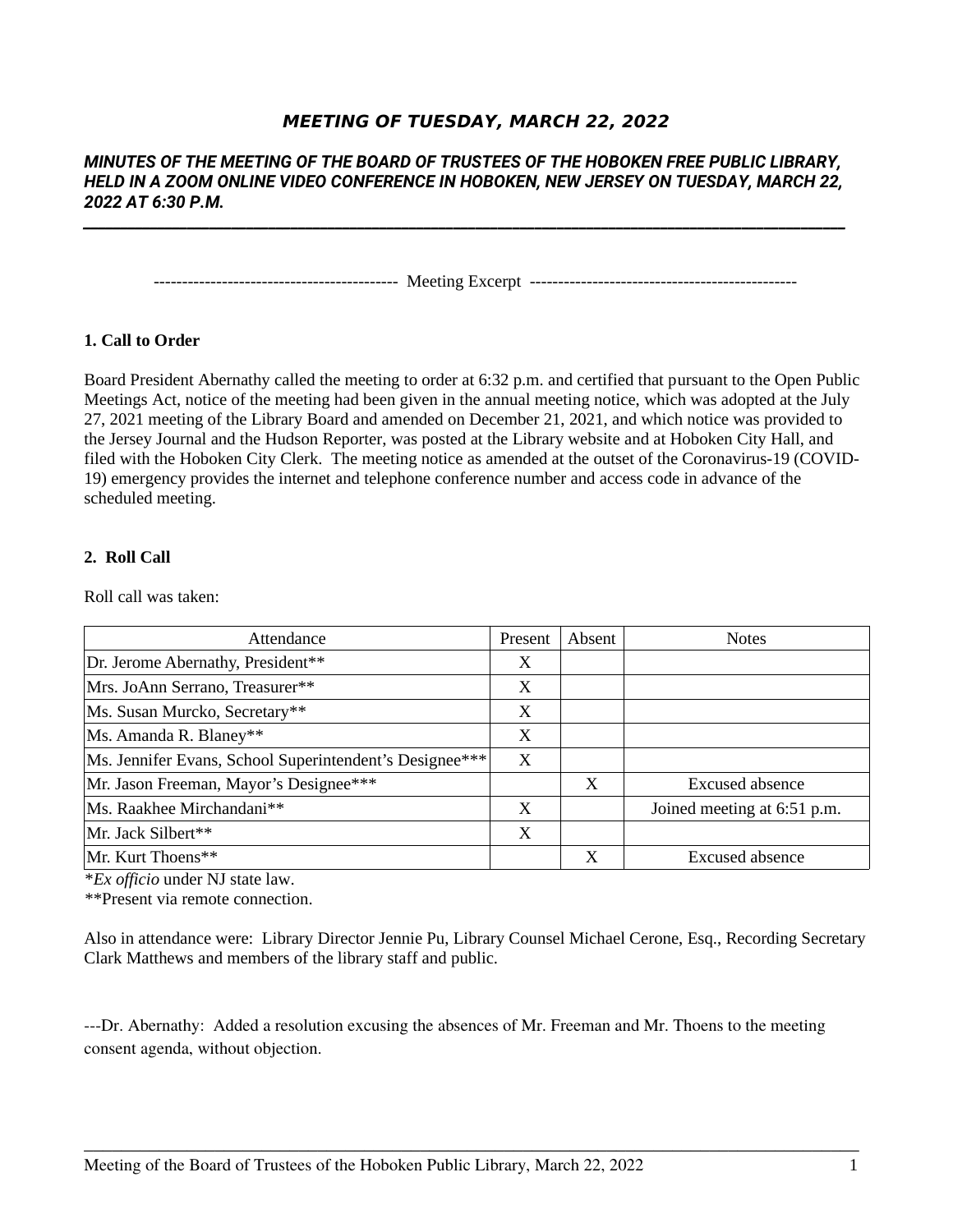### **3. Acceptance of Minutes**

---Dr. Abernathy: Asked if trustees had any comments or corrections to the minutes of the February 22, 2022 meeting. There being none, acceptance of the minutes was added to the consent agenda.

### **4. Public Comments**

---Dr. Abernathy: Invited comments from the public. There were no public comments.

### **5. Director's Report**

---Ms. Pu: Highlighted several items from the Director's Report: She noted that next month's Trustees' meeting will be in person at the library. The board retreat took place and the feedback she received from it was helpful. She is starting to work with the New Jersey Library Association (NJLA) public policy committee, where she has been elected chair; she met with Hoboken's state representatives, NJ Assemblyman Raj Mukerjee and NJ Senator Annette Chaparro, who had special praise for the library. She is also working on the next round of grant applications under the NJ Library Construction Bond Act; also LibraryLink New Jersey (LLNJ) has committed to funding two new scholarships aimed at increasing diversity in new library professionals. Another self-service kiosk is being added; it will be located at the Hoboken Historical Museum to benefit uptown patrons. The MakerBar team, displaced by the fire at Chambord Place, will be moving into the library space as soon as they can. The proposed 2022 Library Fair date is being pushed back to fall, so the event can be shared with the Green Fair and the renovations of the main branch will be completed for the event. Workshop programs are doing well; the actors workshop has an actor who was cast recently, and a member of the writers workshop was recently published. Applications have begun to arrive for the new Social Worker position.

---Ms. Murcko: Asked about resuming the ESL and literacy classes: where is the space for them and are the Friends of the Library (FOTL) still doing the conversational ESL classes. The downstairs programming space is available as before, however the Friends' ESL volunteers aren't available for the time being due to the pandemic.

---Ms. Murcko: Asked about the Learning Center reopening: the 10-3 hours on Wednesday and Friday were during school and working hours, so they didn't benefit students or working adults. The director responded that staffing was a challenge; she is trying to staff the facility consistently for two days per week and then scale up as people and resources become available.

---Ms. Murcko: Added that she thought it was wonderful the Learning Center was open again.

---Ms. Pu: Concluded her report with a presentation of the Hoboken Public Library 2021 Annual Report; the report will be distributed to board members. Plans for the immediate future include starting the strategic planning process after reviewing proposals from consultants, and conducting a public space audit.

\_\_\_\_\_\_\_\_\_\_\_\_\_\_\_\_\_\_\_\_\_\_\_\_\_\_\_\_\_\_\_\_\_\_\_\_\_\_\_\_\_\_\_\_\_\_\_\_\_\_\_\_\_\_\_\_\_\_\_\_\_\_\_\_\_\_\_\_\_\_\_\_\_\_\_\_\_\_\_\_\_\_\_

# **6. Committee Reports, Including Finance Committee and Payment of Bills**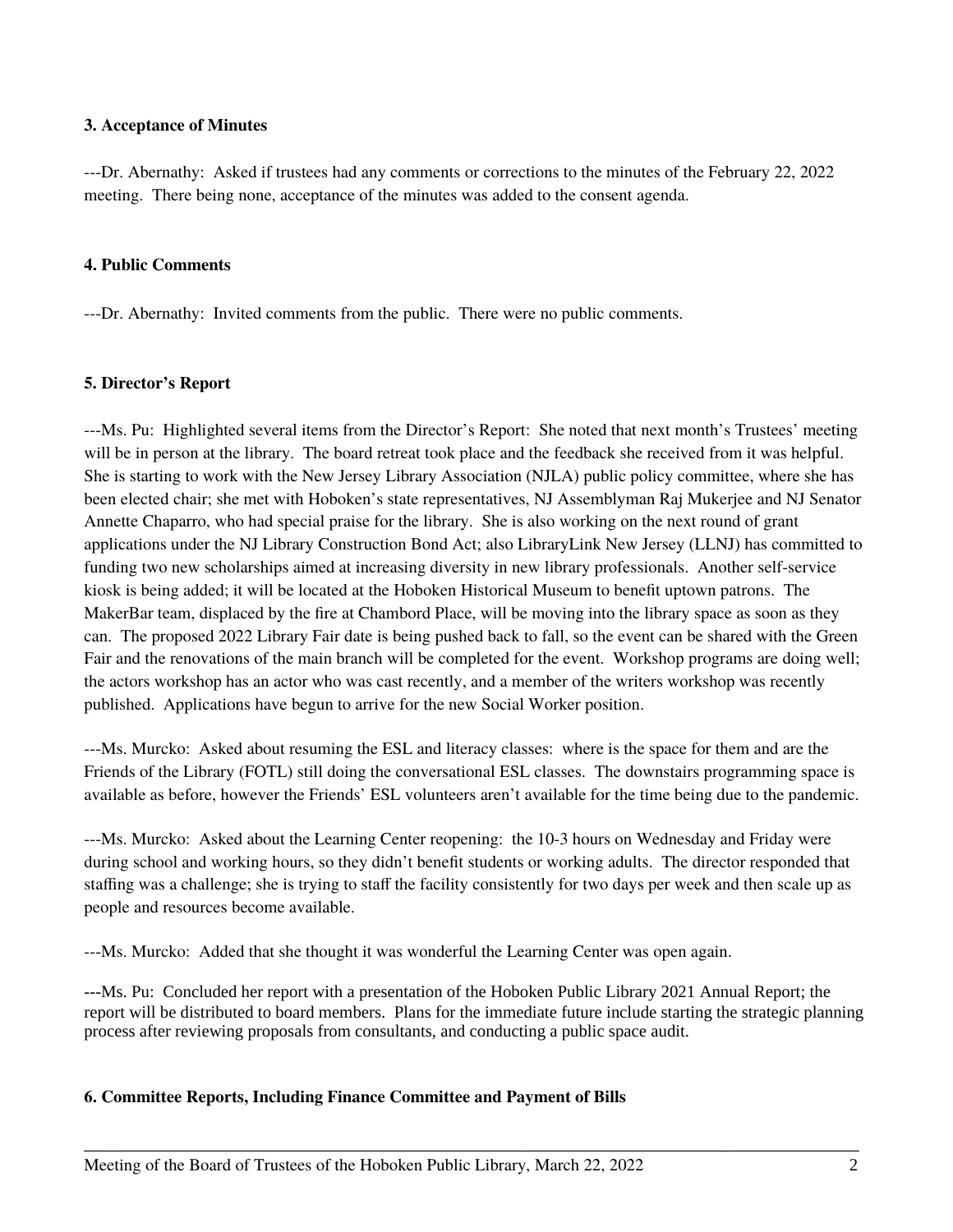---Dr. Abernathy: Reported for the Buildings and Grounds Committee: He referred trustees to the written committee report and pointed out the board action item (BAI) accepting the proposal from Open Systems Integration for work to install network and other cable throughout the library, at a cost not to exceed (NTE) \$114,995.00. He asked the IT Director to explain the project.

---Phil Mendez: Described the work that would be performed under the BAI proposal, including installing cable and equipment for network, phones, cameras, alarms, and other connected equipment and services. The BAI was added to the meeting consent agenda.

---Mrs. Serrano: Reported for the Budget and Finance Committee: She described the financial matters before the board for approval: 1.) in Part A, to pay from the capital improvement Construction Account at Bayonne Community Bank (BCB) check no. 368 totaling \$294,862.29; 2.) in Part A, to pay library operating expenses with checks no. 9889-9824 totaling \$282,497.93 and to pay via Paypal \$175.00 to Faronics and \$175.00 to Wordpress.com; and 3) in Part B, to pay expenses for library materials with checks no. 9951-9958 totaling \$21,818.54. Also before the board is a resolution to void checks no. 9737 and 9774.

---Mrs. Serrano: She asked if there were any questions about the bills to be paid or the resolution. There being none, approval of the Part A bills and the resolution was added to the consent agenda.

---Mrs. Serrano: Moved to pay the Part B bills for library materials.

---Ms. Evans: Seconded.

| Trustee         | Yes | No | Recused | Abstain |
|-----------------|-----|----|---------|---------|
| Ms. Blaney      | X   |    |         |         |
| Ms. Evans       | X   |    |         |         |
| Ms. Mirchandani | Х   |    |         |         |
| Ms. Murcko      |     |    | X       |         |
| Mrs. Serrano    | Χ   |    |         |         |
| Mr. Silbert     | Х   |    |         |         |
| Dr. Abernathy   | X   |    |         |         |

---Adopted by roll call vote as follows: YEAS: 6 NAYS: 0 RECUSED: 1 ABSTAIN: 0

---Ms. Murcko: Reported for the Personnel and Policy Committee: The committee has developed a travel consent policy for library staff who travel; it recommends the board adopt the draft policy. The strategic planning consultants under consideration to create the next library Strategic Plan are responding to input from the committee, which is hoping to recommend a consultant soon. The travel consent policy was added to the meeting consent agenda for adoption.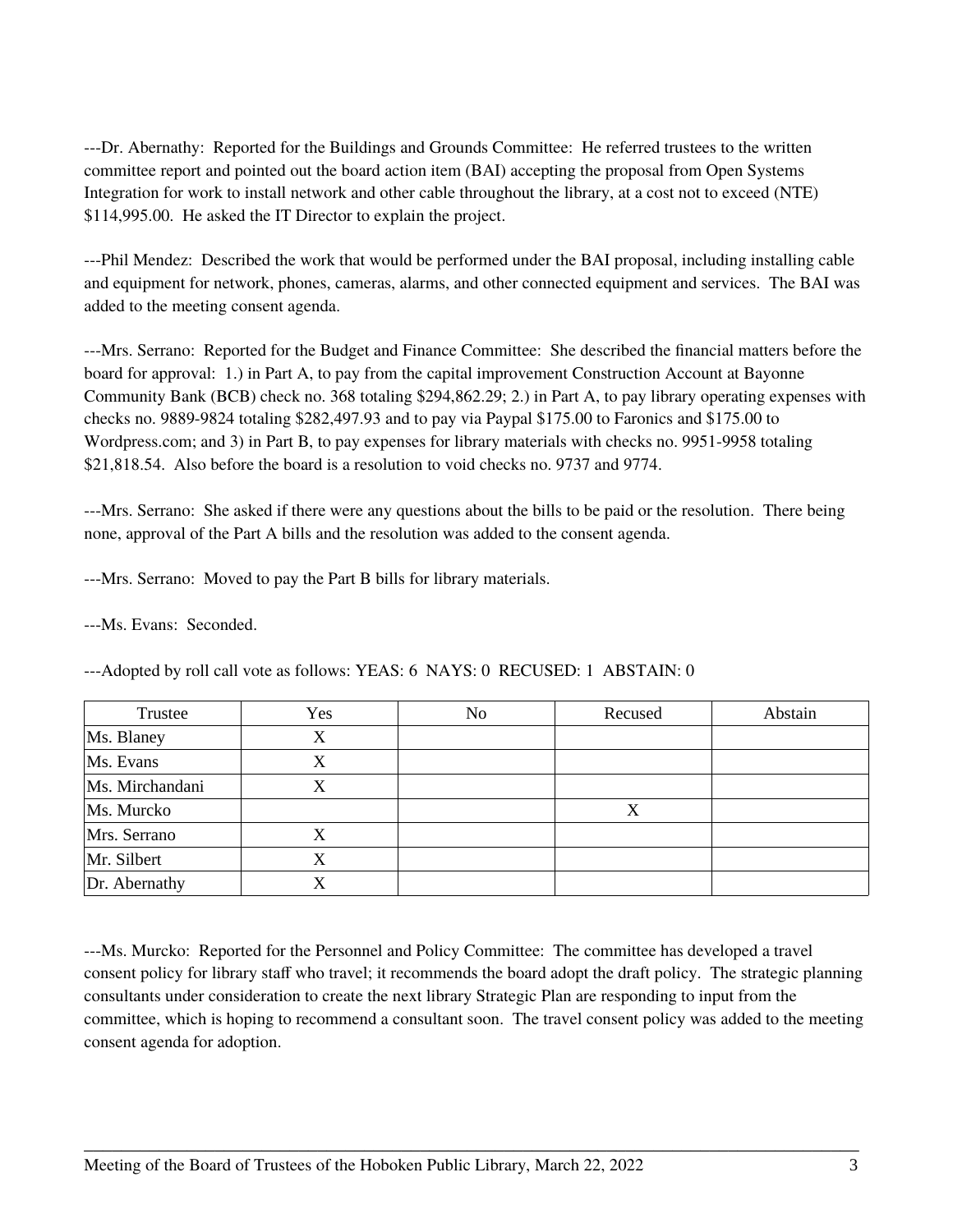# **7. President's Report**

---Dr. Abernathy: Discussed Mayor Bhalla's speech and the proposed uptown library branch that was discussed as part of the city's redevelopment project; this has a direct impact on library funding, staffing, and other issues.

---Ms. Murcko: Noted that the proposal is for a 5,000 sq. ft. facility and wondered whether that was enough space. Discussion about present library facilities' floor area and how much more is advisable or desirable.

---Ms. Pu: Discussed uptown proposal details and several elements that could be part of the library, e.g. the proposed recording studio. Discussion about other proposed facilities that could be part of the library. Further discussion about encouraging patrons to take the city's opinion survey on the redevelopment and advocate for library space there.

---Dr. Abernathy: The proposed community program space in the redevelopment will need to be operated and that is a natural for the library. Discussion about other Hudson County library systems that are combining operations with other community facilities, i.e. by co-locating library branches and recreational or community centers so students can both play sports and do homework.

---Dr. Abernathy: The library staff voted last month on union representation and elected to remain with the Municipal Workers' Association (MWA) instead of joining the Communications Workers of America (CWA).

#### **8. Library Foundation Report and Friends of the Library (FOTL)**

---Ms. Blaney: Reported for the Library Foundation: There will be a joint meeting of the Friends' and Foundation's boards tomorrow about the merger. They have hired Peter Pearson of Library Strategies to assist with merging the bylaws of the Friends and the Foundation. Their attorney is ready to start submitting the paperwork.

#### **9. Old Business and New Business**

---Dr. Abernathy: Called for any remaining Old Business or New Business. There was none.

#### **10. Consent Agenda**

---Ms. Mirchandani: Moved the board approve the meeting consent agenda as follows:

- a. Excuse the absences of Mr. Freeman and Mr. Thoen.
- b. Accept the minutes of the January 25, 2022 board meeting.
- c. Approve the BAI accepting the proposal from Network Solutions Integration for network cabling and services, not to exceed \$114,995.